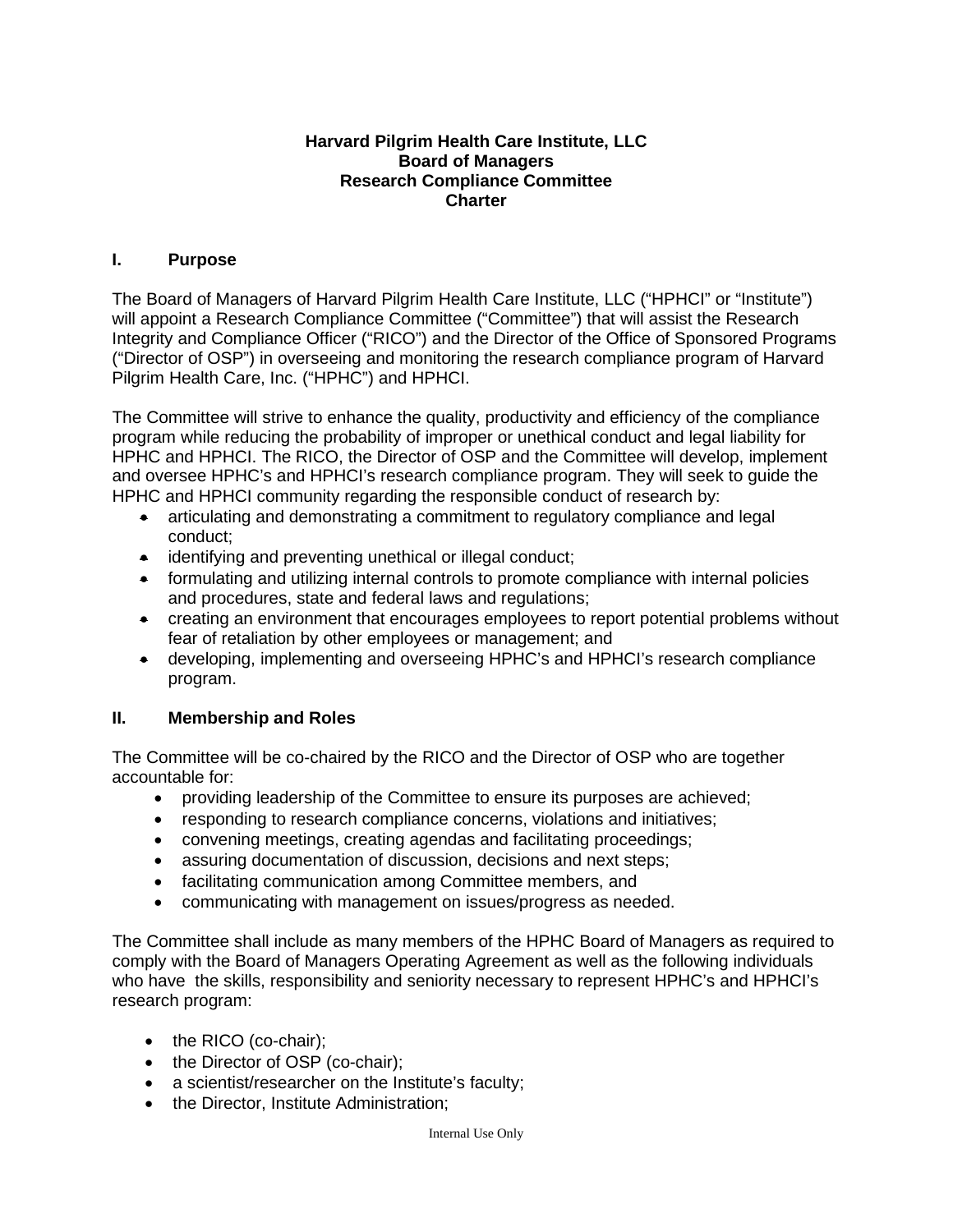- the Manager, Administration;
- HPHC Legal Counsel;
- HPHC Vice President of Corporate Compliance; and
- Such other individuals with other expertise (e.g., human resources) in the judgment of the Committee, would be able to assist the Committee on specific matters from time to time.

### **III. Responsibilities**

The Committee shall oversee the development, implementation and maintenance of:

1. an effective **structure** to manage the research compliance function including collaboration between and among the Director of the OSP and the RICO, the Committee, the Conflicts of Interest Management Committee, the Research Integrity Committee and the Institutional Review Board;

2. clearly stated **standards** and expectations responsive to HPHC's and HPHCI's regulatory and risk environments including written policies, procedures, and standards of conduct which articulate the organization's commitment to comply with all applicable state and federal requirements:

3. effective **training and education** programs for HPHCI and HPHC employees including initiatives designed to provide consultation for Institute faculty and staff on the development of compliant research protocols, promote detection of potential violations, an emphasis on compliance with pertinent requirements, general and specific training focused on standards and expected behaviors, and options for responding to compliance questions from staff;

4**. auditing and monitoring** processes capable of reliably reporting performance, achievement of research compliance standards, and discovering material and previously undetected compliance gaps;

5. **investigation** of reported conflicts of interest or research misconduct and development of recommendations for active management of such cases, evaluation of deviations from study protocols, adverse events and unanticipated issues;

6. publication of **reporting** pathways for research study participants and staff for the voicing of concerns about the conduct of research, including allegations of noncompliance with the law, research misconduct or alleged violations of HPHCI's Code of Conduct. Promote and maintain effective lines of communication between and among the RICO and the Director of the OSP, and employees, including options for anonymity; and

7. **enforcement** procedures for ensuring prompt response to confirmed violations of regulatory requirements and HPHCI's Code of Conduct, policies and procedures in accordance with a violator's employment status for applying corrective actions involving sanctioned individuals.

#### **IV. Meetings**

Internal  $\mathcal{\mathcal{Y}}$ se Only